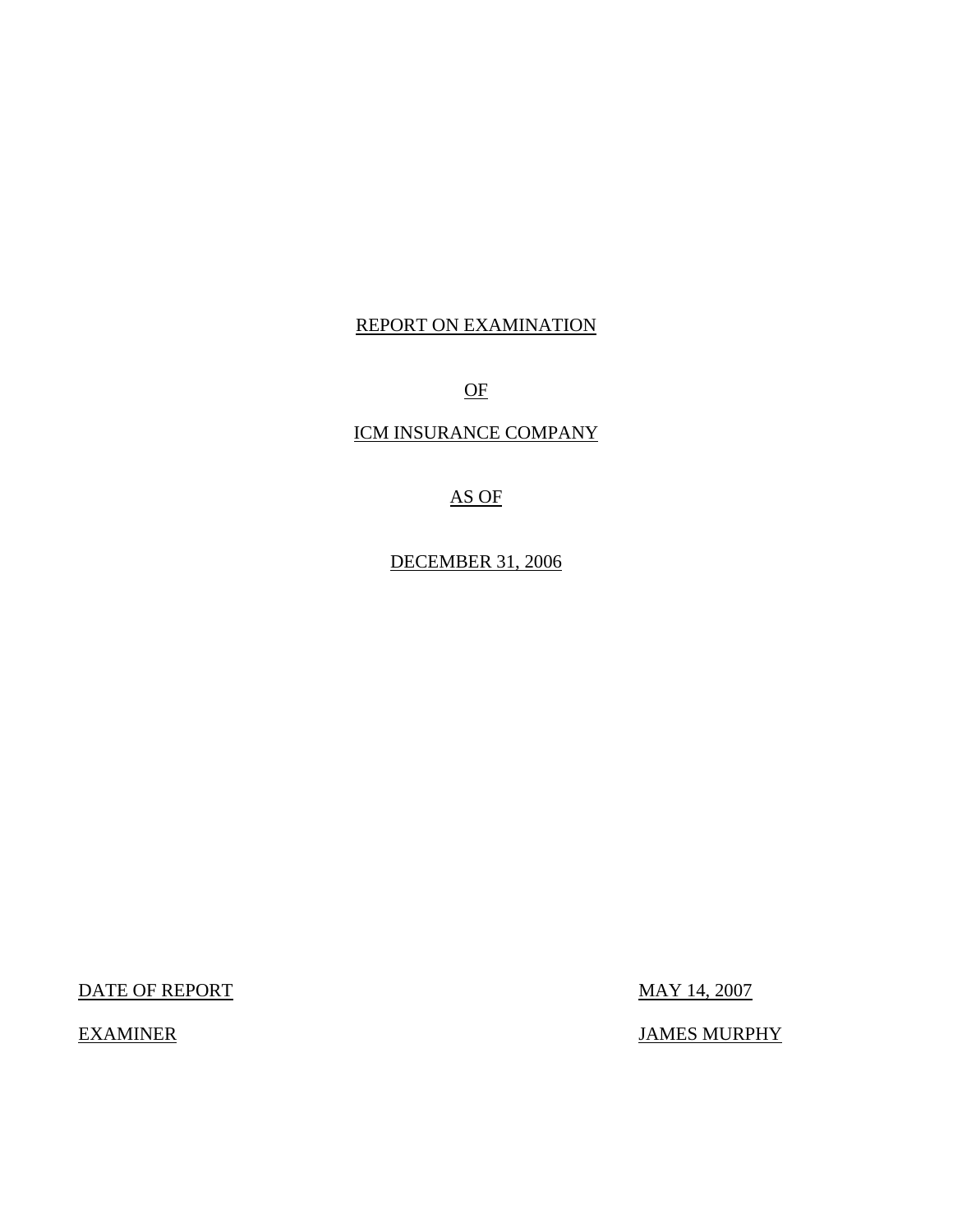## TABLE OF CONTENTS

## **ITEM NO.**

## PAGE NO.

| 1  | Scope of examination                                                                                                                                             | $\overline{2}$             |
|----|------------------------------------------------------------------------------------------------------------------------------------------------------------------|----------------------------|
| 2. | <b>Description of Company</b>                                                                                                                                    | $\overline{2}$             |
|    | A. Management<br>B. Territory and plan of operation<br>C. Reinsurance<br>D. Holding company system<br>E. Significant operating ratios<br>F. Accounts and records | 3<br>5<br>6<br>7<br>8<br>8 |
| 3. | <b>Financial statements</b>                                                                                                                                      | 10                         |
|    | A. Balance sheet<br>B. Underwriting and investment exhibit                                                                                                       | 11<br>13                   |
| 4. | Losses and loss adjustment expenses                                                                                                                              | 14                         |
| 5. | Market conduct activities                                                                                                                                        | 14                         |
| 6. | Compliance with prior report on examination                                                                                                                      | 15                         |
| 7. | Summary of comments and recommendations                                                                                                                          | 16                         |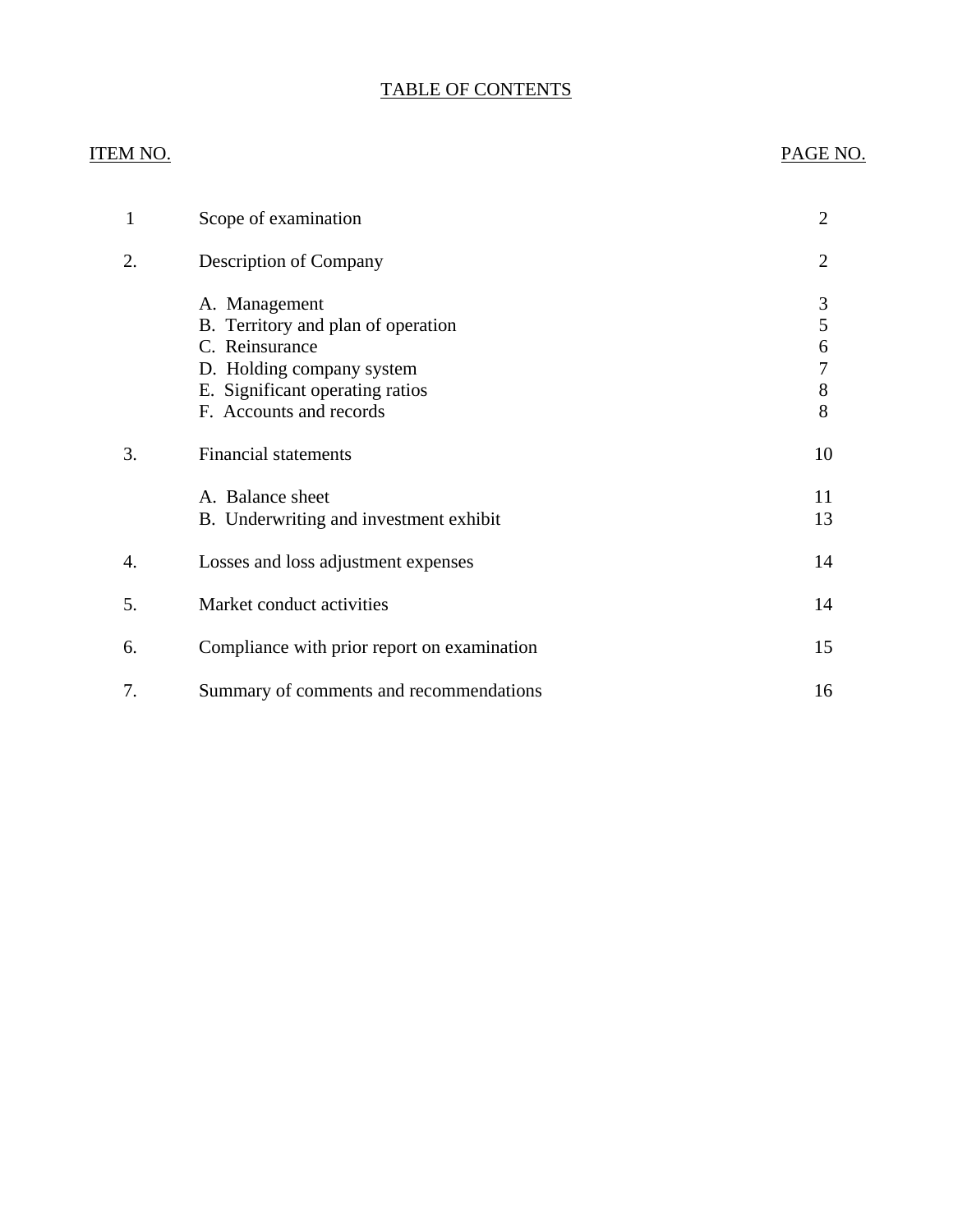

STATE OF NEW YORK INSURANCE DEPARTMENT 25 BEAVER STREET NEW YORK, NEW YORK 10004

May 14, 2007

Mr. Eric R. Dinallo Superintendent of Insurance Albany, New York 12257

Sir:

Pursuant to the requirements of the New York Insurance Law, and in compliance with the instructions contained in Appointment Number 22594 dated February 16, 2007 attached hereto, I have made an examination into the condition and affairs of ICM Insurance Company as of December 31, 2006, and submit the following report thereon.

Wherever the designations "the Company" or "ICM" appear herein without qualification, they should be understood to indicate the ICM Insurance Company.

Wherever the term "Department" appears herein without qualification, it should be understood to mean the New York Insurance Department.

The examination was conducted at the Company's administrative offices located at 100 Commons Way, Suite 210, Holmdel, NJ 07733.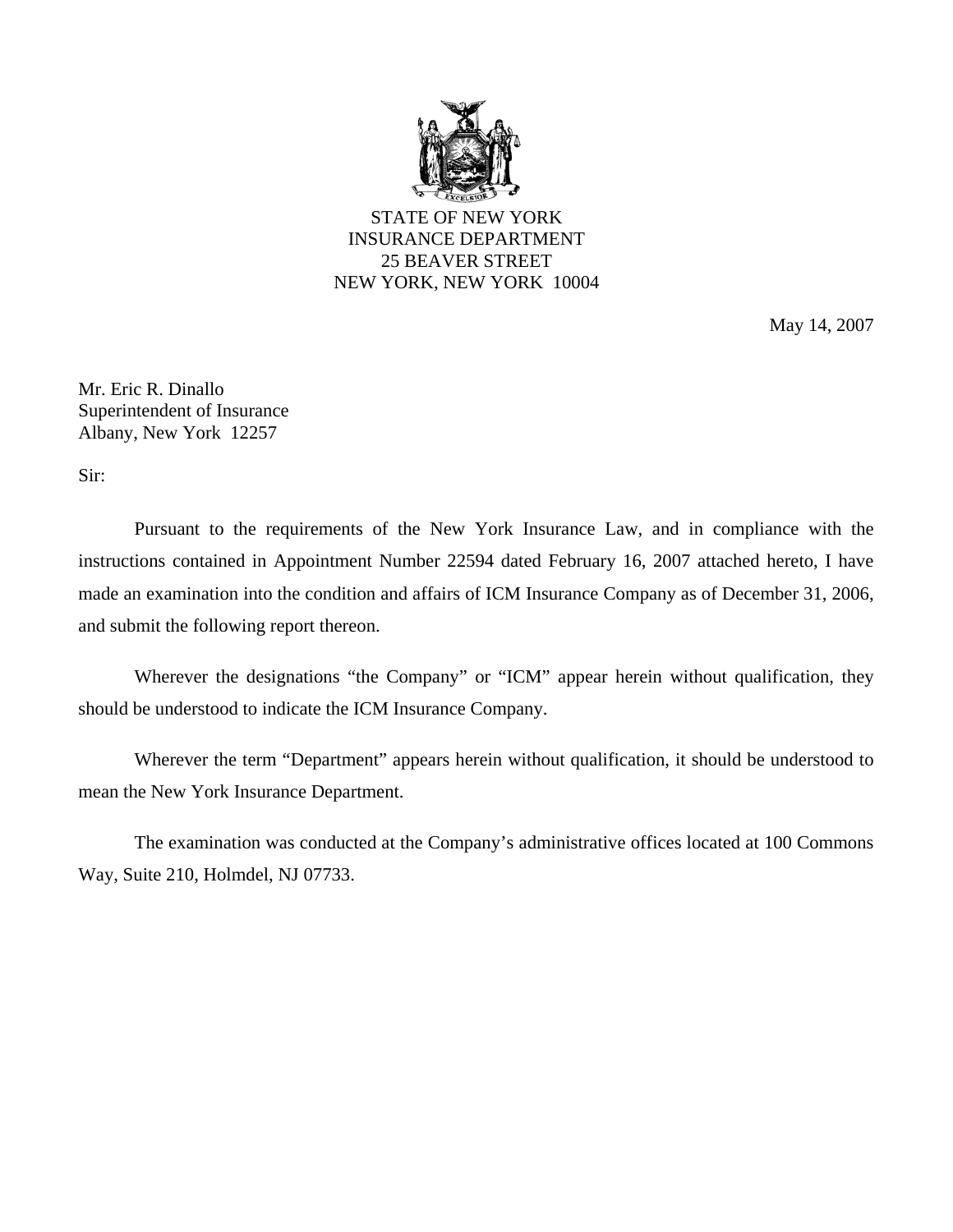#### 1. **SCOPE OF EXAMINATION**

<span id="page-3-0"></span>The previous examination was conducted as of December 31, 2001. This examination covered the five-year period from January 1, 2002 through December 31, 2006. Transactions occurring subsequent to this period were reviewed where deemed appropriate by the examiner.

The examination comprised a verification of assets and liabilities as of December 31, 2006. The examination included a review of income, disbursements and company records deemed necessary to accomplish such analysis or verification and utilized, to the extent considered appropriate, work performed by the Company's independent certified public accountants ("CPA"). A review or audit was also made of the following items as called for in the Examiners Handbook of the National Association of Insurance Commissioners ("NAIC"):

> History of Company Management and control Corporate records Fidelity bond and other insurance Territory and plan of operation Growth of Company Business in force by states Loss experience Reinsurance Accounts and records Financial statements

A review was also made to ascertain what action was taken by the Company with regard to comments and recommendations contained in the prior report on examination.

This report on examination is confined to financial statements and comments on those matters, which involve departures from laws, regulations or rules, or which are deemed to require explanation or description.

#### **2. DESCRIPTION OF COMPANY**

The Company was incorporated under the laws of the State of New York on May 1, 1981 as Baltica-Skandinavia Reinsurance Company of America, Inc. It became licensed and commenced business on September 23, 1981.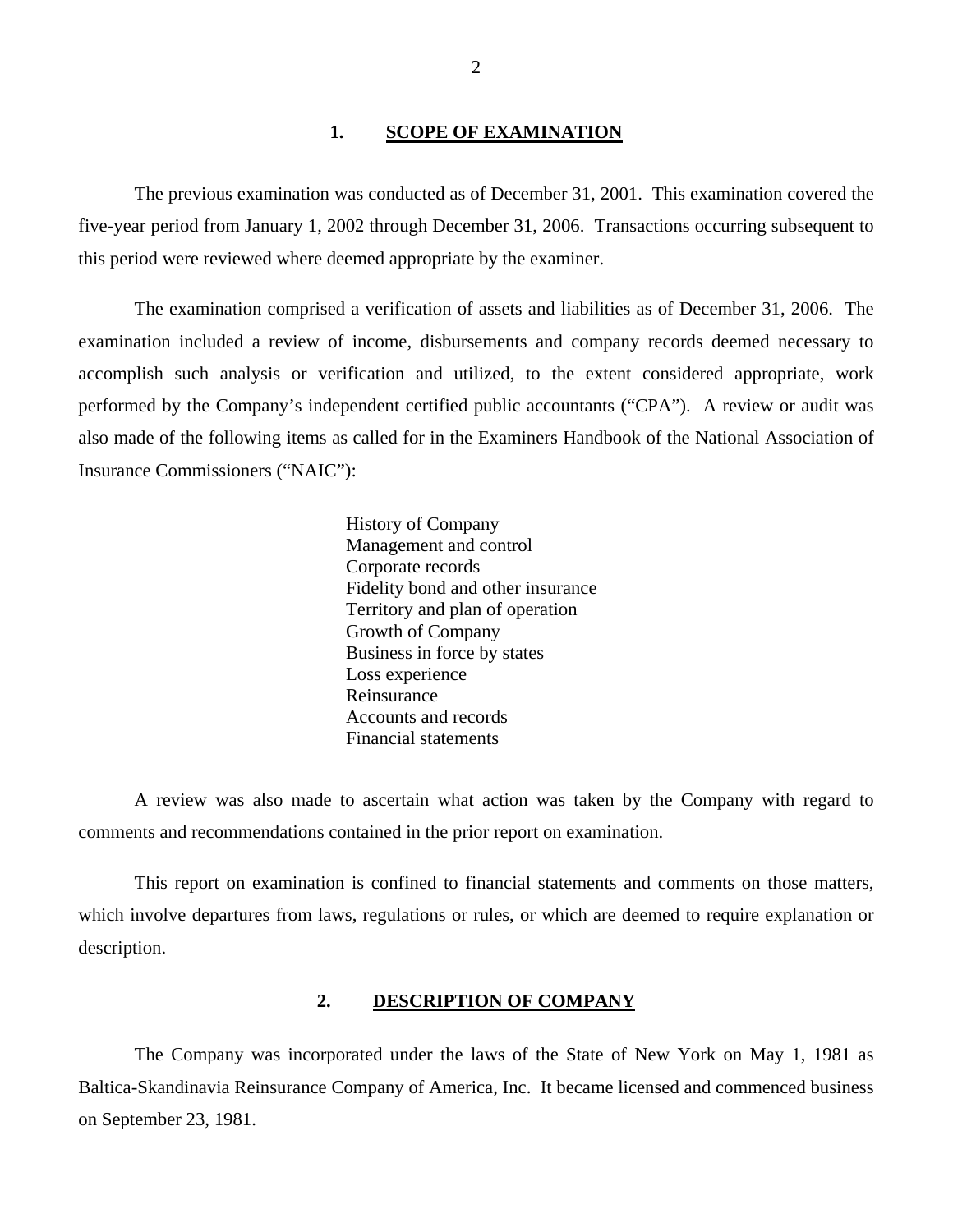In 1994 the Company ceased writing or accepting any new business. On July 18, 1995, pursuant to the provisions of Section 1104(c) of the New York Insurance Law, the Department issued a stipulation restricting the Company from writing any new or renewal business. On September 27, 2005, the Department rescinded the stipulation thereby allowing the Company to resume underwriting business. The Company resumed underwriting direct business in late 2005.

On December 22, 2000, Insurance Capital Management, Inc. (a Delaware corporation) purchased all of the outstanding shares of the Company from Tryg-Baltica Forsikring A/S and changed the Company's name to ICM Insurance Company on February 3, 2001. The acquisition included a quasireorganization allowing the Company to transfer its unassigned funds, which were reported at \$(39.3) million at September 30, 2000, to gross paid in and contributed surplus. The Department approved the acquisition and quasi-reorganization.

Capital paid in is \$5,000,000 consisting of 50,000 shares of common stock at \$100 par value per share. Gross paid in and contributed surplus is \$5,592,077. Gross paid in and contributed surplus did not change since the last examination.

#### A. Management

Pursuant to the Company's charter and by-laws, management of the Company is vested in a board of directors consisting of not less than thirteen nor more than seventeen members. The board meets four times during each calendar year. At December 31, 2006, the board of directors was comprised of the following thirteen members:

| Name and Residence                | <b>Principal Business Affiliation</b> |
|-----------------------------------|---------------------------------------|
| Barrett Wissman                   | President.                            |
| St. Croix, US Virgin Islands      | Shoreline Management Group, LLLP      |
| Robert J. Hall                    | Senior Vice President,                |
| Haverford, PA                     | UBS Financial Services, Inc.          |
| Clark K. Hunt                     | Chief Executive Officer,              |
| St. Croix, US Virgin Islands      | Shoreline Management Group, LLLP      |
| Loic de Kertanguy<br>New York, NY | JB Martin & Company                   |
| John McNiff                       | President,                            |
| Plymouth Meeting, PA              | Discovery Capital Management          |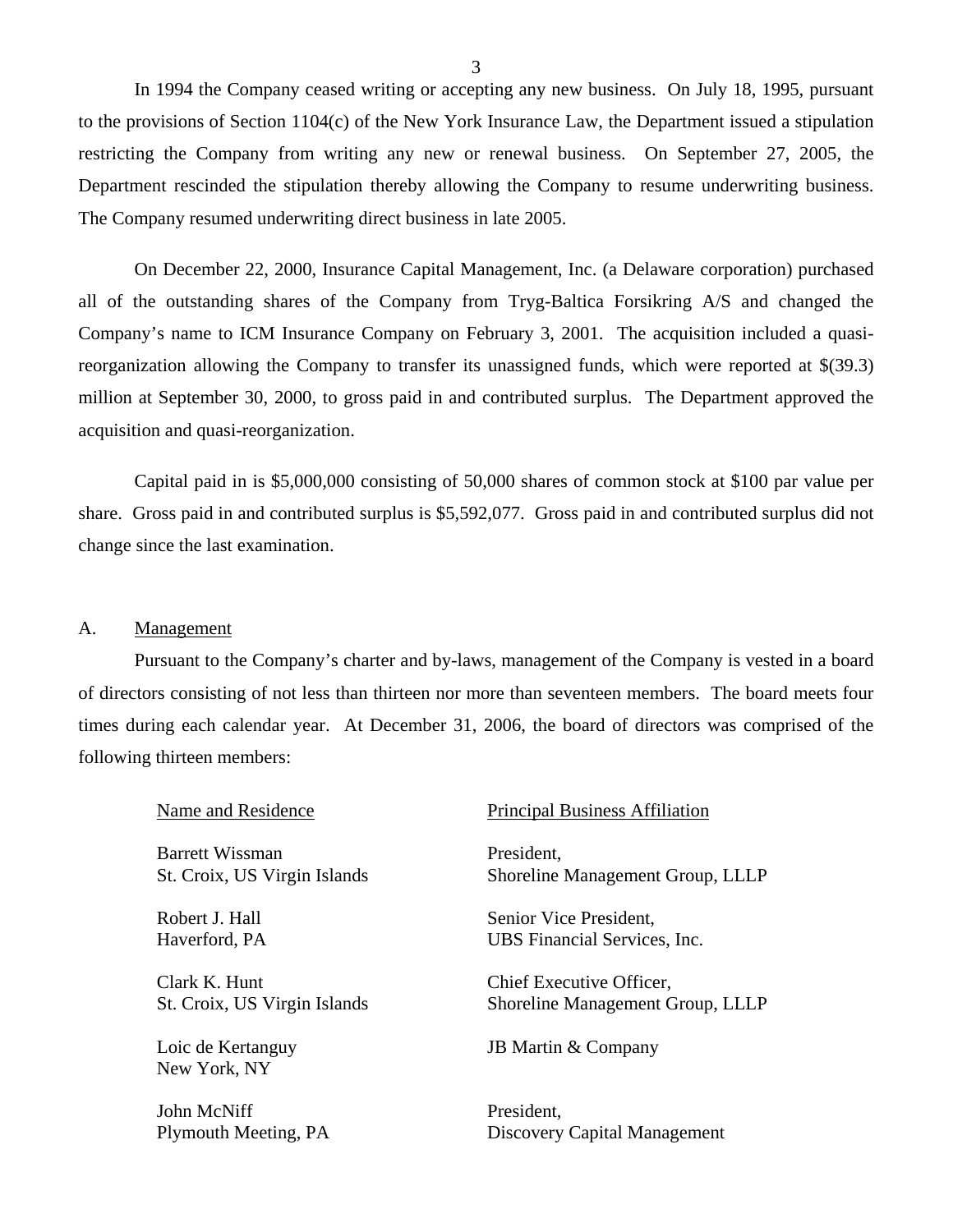| Name and Residence     | <b>Principal Business Affiliation</b>  |
|------------------------|----------------------------------------|
| Gerhard T. Van Arkel   | Managing Director,                     |
| Haverford, PA          | <b>US Trust/Radnor Capital</b>         |
| Mark R. Graham         | Chairman/President,                    |
| New York, NY           | <b>ICM Insurance Company</b>           |
| Joseph G. Grasso, Esq. | Associate,                             |
| Philadelphia, PA       | Thacher, Proffitt & Wood               |
| Jonathan Kline, Esq.   | Associate,                             |
| Flushing, NY           | Herrick, Feinstein LLp                 |
| Elliott M. Kroll, Esq. | Partner,                               |
| Bedford, NY            | Herrick, Feinstein LLP                 |
| Julius A, Rousseau III | Partner,                               |
| New York, NY           | Herrick, Feinstein LLP                 |
| Jeffrey M. Fuhrman     | President and Chief Operating Officer, |
| New Canaan, CT         | <b>IMG Artists LLC</b>                 |
| David L. Tohir         | <b>Executive Vice President,</b>       |
| New Canaan, CT         | K Road Power, Inc.                     |

4

A review of the minutes of the board of directors' meetings held during the examination period indicated that the meetings were generally well attended and each board member has an acceptable record of attendance.

As of December 31, 2006, the principal officers of the Company were as follows:

Name Title

Mark R. Graham President Bart L. Frazzita Treasurer<br>
William H. Beikes Vice Presi

Elliott M. Kroll, Esq. Vice President and Secretary Vice President, Claims

Effective March 1, 2000, the Company entered into a service agreement with Chiltington International, Inc. ("Chiltington"), an insurance and reinsurance consulting firm, whereby Chiltington manages the day-to-day operations of the Company. The Company pays Chiltington a flat annual fee plus any documented expenses incurred relating to the Company.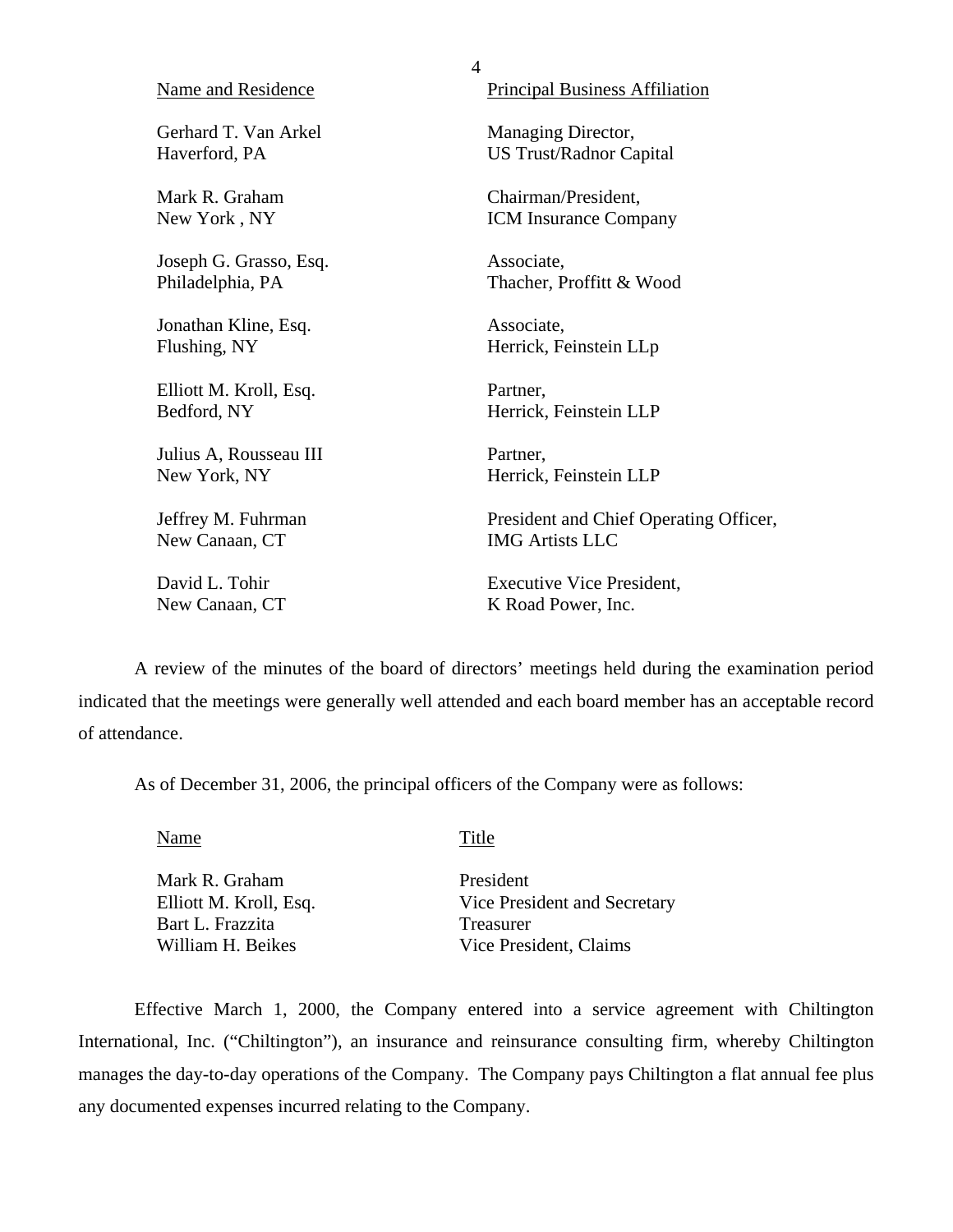<span id="page-6-0"></span>Effective December 1, 2001, the Company entered into an investment services agreement with Chartwell Investment Partners, LP ("Chartwell"), an investment advisory firm, whereby Chartwell provides investment services for the Company. The services include investment advisory services, purchases and sales of securities, and providing the information necessary to enable the Company to prepare the investment schedules in its annual and quarterly statements. The Company pays Chartwell a flat annual fee for these services.

The provisions of the above service contracts were reviewed and found to be in compliance with Department guidelines.

#### B. Territory and Plan of Operation

As of December 31, 2006, the Company was licensed to write business in sixteen states.

As of the examination date, the Company was authorized to transact the kinds of insurance as defined in the following numbered paragraphs of Section 1113(a) of the New York Insurance Law:

| <b>Paragraph</b> | Line of Business                               |
|------------------|------------------------------------------------|
| 3                | Accident & health                              |
| $\overline{4}$   | Fire                                           |
| 5                | Miscellaneous property damage                  |
| 6                | Water damage                                   |
| 7                | Burglary and theft                             |
| 8                | <b>Glass</b>                                   |
| 9                | Boiler and machinery                           |
| 10               | Elevator                                       |
| 11               | Animal                                         |
| 12               | Collision                                      |
| 13               | Personal injury liability                      |
| 14               | Property damage liability                      |
| 15               | Worker's compensation and employer's liability |
| 16               | Fidelity and surety                            |
| 17               | Credit                                         |
| 18               | Title                                          |
| 19               | Motor vehicle and aircraft physical damage.    |
| 20               | Marine and inland marine                       |
| 21               | Marine protection and indemnity                |

The Company is also authorized to transact such workers' compensation insurance as may be incident to coverages contemplated under paragraphs 20 and 21 of Section 1113(a), of the New York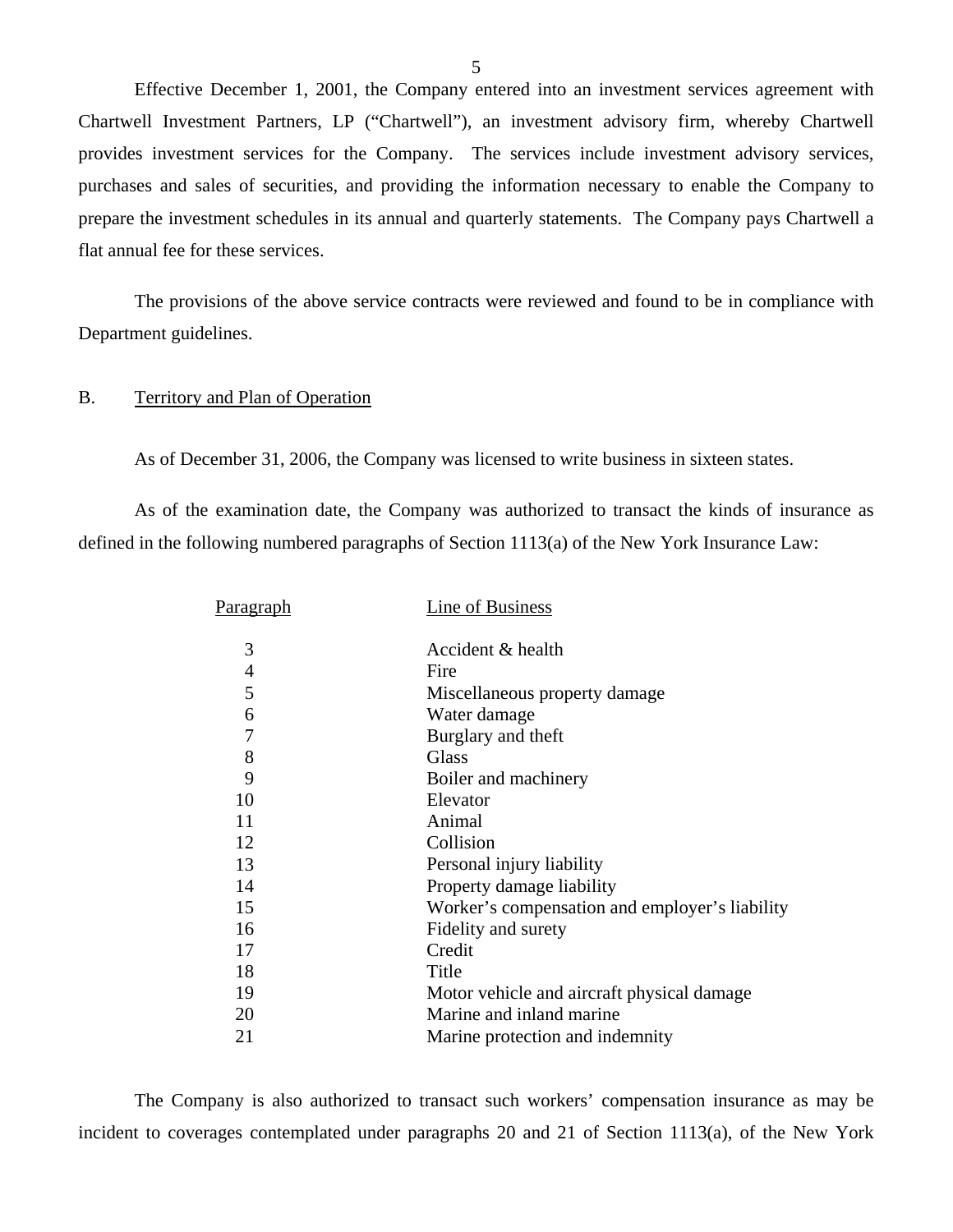Insurance Law, including insurances described in the Longshoremen's and Harbor Workers' Compensation Act (Public Law No. 803,  $69<sup>th</sup>$  Congress as amended; 33 USC Section 901 et seq. as amended).

The Company writes substandard automobile insurance in the states of Colorado, Utah and Wisconsin through a network of independent insurance agents.

Based on the lines of business for which the Company is licensed and the Company's current capital structure, and pursuant to the requirements of Articles 13 and 41 of the New York Insurance Law, the Company is required to maintain a minimum surplus to policyholders in the amount of \$2,200,000.

The following schedule shows the direct premiums written by the Company both in total and in New York for the period under examination:

| Calendar Year | New York State | <b>Total United States</b> | Premiums Written in New York<br>State as a percentage of<br><b>United States Premium</b> |
|---------------|----------------|----------------------------|------------------------------------------------------------------------------------------|
| 2002          | \$0            | \$0                        | 0.00%                                                                                    |
| 2003          | \$0            | \$0                        | 0.00%                                                                                    |
| 2004          | \$0            | \$0                        | 0.00%                                                                                    |
| 2005          | \$0            | \$440                      | 0.00%                                                                                    |
| 2006          | \$0            | \$2,317,684                | 0.00%                                                                                    |
|               |                |                            |                                                                                          |

#### C. Reinsurance

The Company has not entered into any new reinsurance agreements since 1994.

Effective October 1, 2000, the Company entered into a loss portfolio transfer agreement whereby it ceded 100% of its outstanding losses and loss adjustment expenses, net of other reinsurance, to Max Reinsurance Company ("Max Re"), a Bermuda insurer. The Company paid Max Re \$22,659,000, which was equal to the outstanding losses and loss adjustment expense reserves (including reinsurance payable on paid losses) reported by the Company as of September 30, 2000. The agreement provides coverage for up to \$30,000,000 of losses and loss adjustment expenses. The Company obtained a letter of credit from Max Re equal to the reserves transferred. The agreements were accounted for pursuant to the requirements of Department Regulation 108.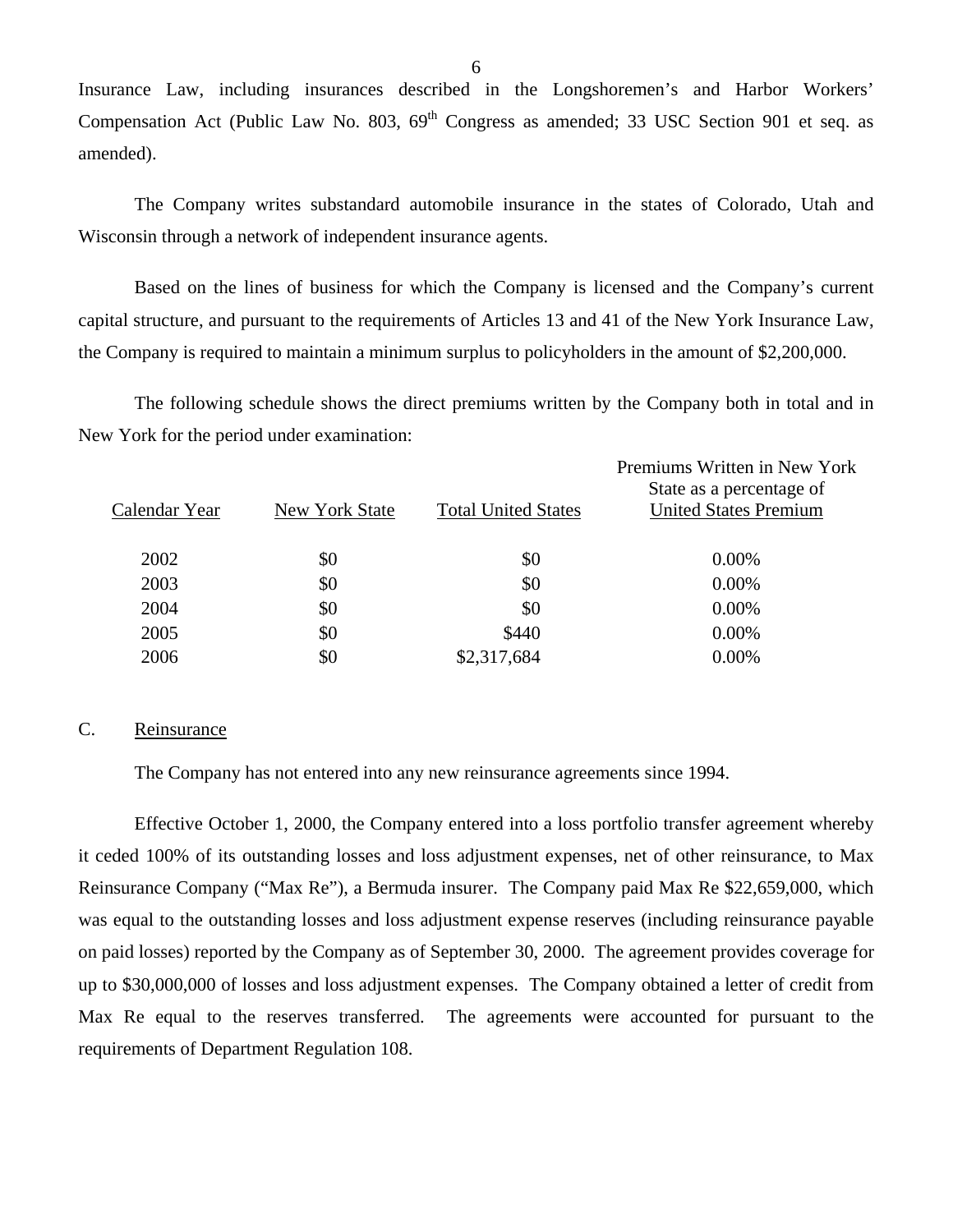All ceded reinsurance agreements in effect as of the examination date were reviewed and found to contain the required clauses, including an insolvency clause meeting the requirements of Section 1308 of the New York Insurance Law.

Examination review of the Schedule F data reported by the Company in its filed annual statement was found to accurately reflect its reinsurance transactions. Additionally, management has represented that all material ceded reinsurance agreements transfer both underwriting and timing risk as set forth in NAIC Accounting Practices and Procedures Manual, Statements of Statutory Accounting Principles ("SSAP") No. 62. Representations were supported by appropriate risk transfer analyses and an attestation from the Company's Chief Executive Officer pursuant to Department Circular Letter No. 8 (2005). Additionally, examination review indicated that the Company was not a party to any finite reinsurance agreements. All ceded reinsurance agreements were accounted for utilizing reinsurance accounting as set forth in SSAP No. 62.

### D. Holding Company System

The Company is wholly-owned by Insurance Capital Management, Inc., a Delaware corporation. The following chart illustrates the chain of ownership in the holding company system at December 31, 2006:

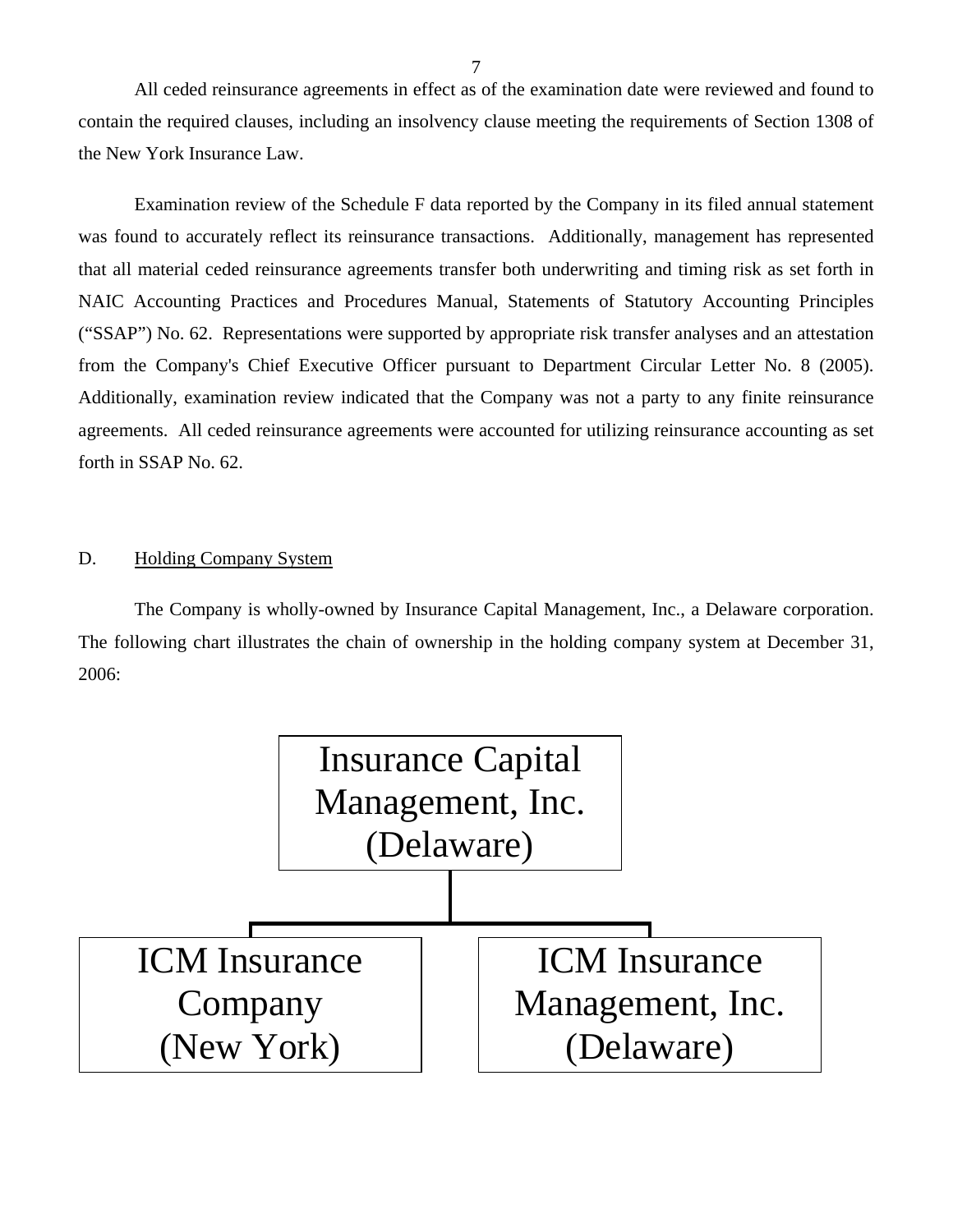#### E. Significant Operating Ratios

The following ratios have been computed as of December 31, 2006, based upon the results of this examination:

| Net premiums written to surplus as regards<br>policyholders                               | 26% |
|-------------------------------------------------------------------------------------------|-----|
| Liabilities to liquid assets (cash and invested assets<br>less investments in affiliates) | 26% |
| Premiums in course of collection to surplus as<br>regards policyholders                   | 8%  |

All of the above ratios fall within the benchmark ranges set forth in the Insurance Regulatory Information System of the National Association of Insurance Commissioners.

The underwriting ratios presented below are on an earned/incurred basis and encompass the five year period covered by this examination:

|                                              | Amounts             | Ratios          |
|----------------------------------------------|---------------------|-----------------|
| Losses and loss adjustment expenses incurred | \$3,972,942         | 312.20%         |
| Other underwriting expenses incurred         | 3,398,085           | 267.03          |
| Net underwriting loss                        | (6,098,457)         | (479.22)        |
| Premiums earned                              | \$ <u>1,272,570</u> | <u>'00.00</u> % |

#### F. Accounts and Records

#### (i) Annual Statement Reporting, Organizational Structure

The Company incorrectly reported ICM Insurance Management, Inc. instead of ICM Capital Management, Inc as its immediate parent on Schedule Y of its filed 2006 annual statement.

It is recommended that the Company exercise care in the preparation of its filed annual statement and correctly report information concerning its parent, subsidiaries, and affiliates in Schedule Y - Part 1.

8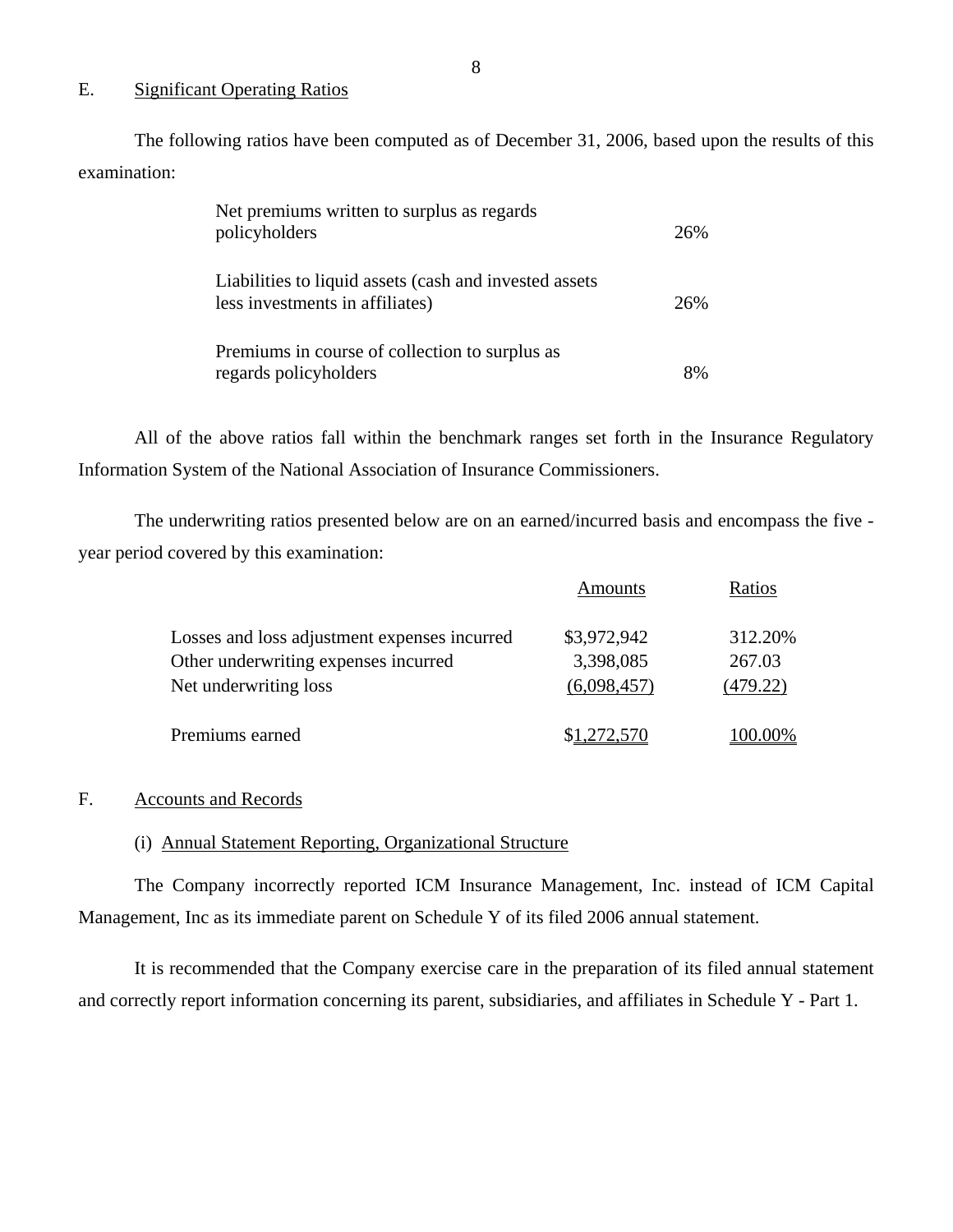#### (ii) Custodial Agreements

The Company has three custodial accounts. The custodial agreements for each of these accounts do not contain any of the safeguards and controls recommended by the NAIC Financial Condition Examiner's Handbook.

It is recommended that the Company enter into updated custodial agreements that comply with Part 1 Section IV(J) of the NAIC's Financial Condition Examiner's Handbook by revising its custodial agreements to include all of the requisite safeguards and controls.

#### (iii) Certified Public Accountants ("CPA") Contract

The Company entered into a contract with BDO Seidman, LLP. This examination has determined that this contract does not meet the requirements of Department Regulation No. 118. The contract does not contain the following provisions:

- 1. Part 89.2(a) of Department Regulation 118 requires that "on or before May 31st, the CPA shall provide an audited financial statement of such insurer and of any subsidiary required by section 307(b)(1) of the Insurance Law together with an opinion on the financial statements of such insurer and any such subsidiary for the prior calendar year and an evaluation of the insurer's and any such subsidiary's accounting procedures and internal control systems as are necessary to the furnishing of the opinion." The Company's engagement letter is silent regarding the requirement to provide an audited financial statements and an opinion thereon by May 31st. Regarding the requirement to furnish an opinion on the Company's accounting procedures and internal control, the Company's engagement letter states on page 2 that "an audit includes consideration of internal control over financial reporting as a basis for designing audit procedures that are appropriate in the circumstances, but not for the purpose of expressing an opinion on the effectiveness of the Company's internal control over financial reporting."
- 2. Part 89.2(b) of Department Regulation 118 requires that "any determination by the CPA that the insurer has materially misstated its financial condition as reported to the superintendent or that the insurer does not meet minimum capital or surplus to policyholder requirements set forth in the Insurance Law shall be given by the CPA, in writing, to the superintendent within 15 calendar days following such determination." The Company's engagement letter is silent regarding this requirement.
- 3. Part 89.2(c) of Department Regulation 118 requires that "the workpapers and any communications between the CPA and the insurer relating to the audit of the insurer shall be made available for review by the superintendent at the offices of the insurer,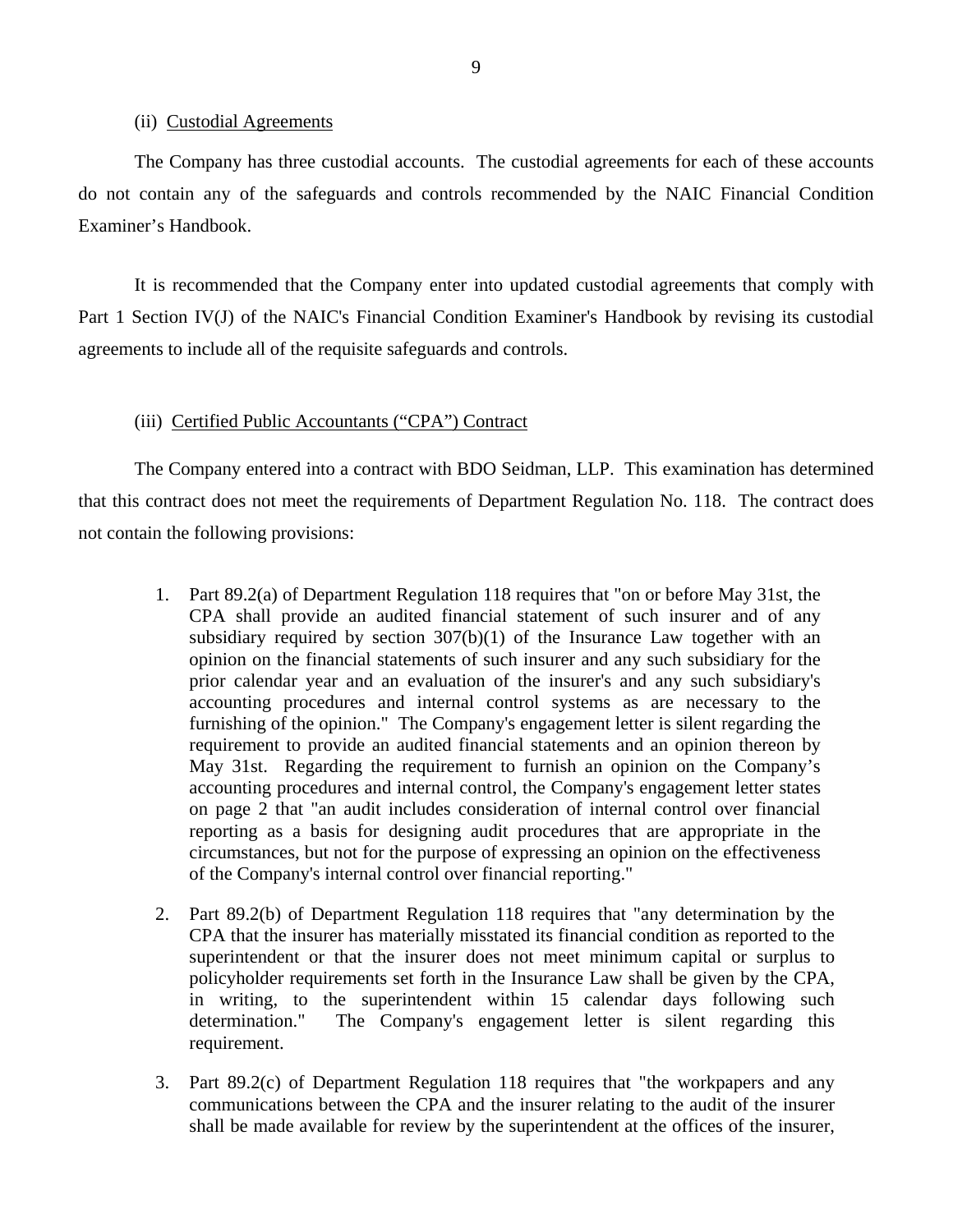<span id="page-11-0"></span>at the Insurance Department or at any other reasonable place designated by the superintendent. The CPA must retain for review such workpapers and communications in accordance with the provisions of Part 243 of this Title (Regulation 152). More specifically, such workpapers and communications must be retained by the CPA for the period specified in sections  $243.2(b)(7)$  and (c) of this Title. For purposes of this subdivision, the workpapers and communications shall be deemed to have been created on the date the filing required by section 89.2(a) of this Part was submitted to the superintendent." The Company's contract states "Access to the requested working papers will be provided to the State insurance department examiners under the supervision of BDO Seidman, LLP audit personnel and at a location designated by our firm."

It is recommended that the Company amend its contract with its CPA's to include the terms and provisions required by Department Regulation 118.

#### (iv) Annual Statement Reporting

The Company reported an investment in "Tri Party Repo Gov Agency 6018" with a book/adjusted carrying value of \$694,837 on Schedule DA - Part 1 of its filed 2006 annual statement. This item was also reported by the Company in Schedule F Part 1 of its annual statement in column 15, "Amount of assets pledged or collateral held in trust." According to the NAIC Annual Statement Instructions, this investment should be reported as cash on Schedule E – Part 3 Columns 5 and 6 under the caption "All Other Special Deposits" as "Deposits to secure reinsurance obligations" per the Annual Statement Instructions.

It is recommended that the Company comply with the NAIC Annual Statement Instructions and properly report its investment in "Tri Party Repo Gov Agency 6018" in Schedule E – Part 3 Columns 5 and 6 under the caption "All Other Special Deposits" as "Deposits to secure reinsurance obligations" per the Annual Statement Instructions on future filed financial statements.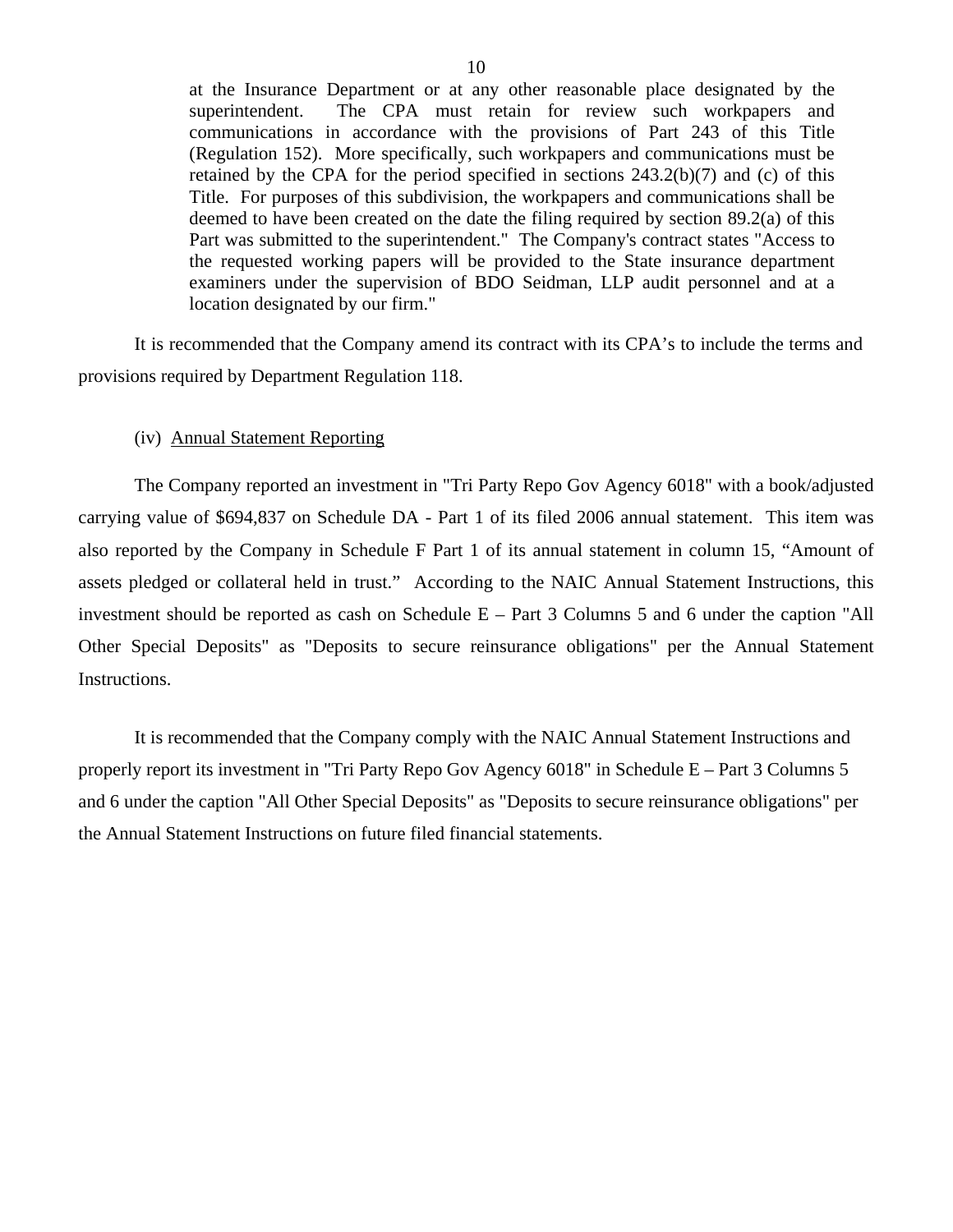## A. Balance Sheet

The following shows the assets, liabilities and surplus as regards policyholders as of December 31, 2006 as determined by this examination and as reported by the Company:

| Assets                                       | Assets      | <b>Assets Not</b><br>Admitted | Net Admitted<br>Assets |
|----------------------------------------------|-------------|-------------------------------|------------------------|
| <b>Bonds</b>                                 | \$4,079,296 | \$<br>$\theta$                | \$4,079,296            |
| Cash, cash equivalents and short-term        |             |                               |                        |
| investments                                  | 4,512,599   |                               | 4,512,599              |
| Investment income due and accrued            | 107,976     |                               | 107,976                |
| Uncollected premiums and agents' balances in |             |                               |                        |
| the course of collection                     | 891,667     | 172,821                       | 718,846                |
| Amounts recoverable from reinsurers          | 118,268     |                               | 118,268                |
| Funds held by or deposited with reinsured    |             |                               |                        |
| companies                                    | 323,644     | 203,632                       | 120,012                |
| Deposit                                      | 13,663      | 13,663                        |                        |
| Retroactive reinsurance recoverable          | 1,125,876   |                               | 1,125,876              |
| Total assets                                 | ,172,989    | \$390,116                     | \$10,782,873           |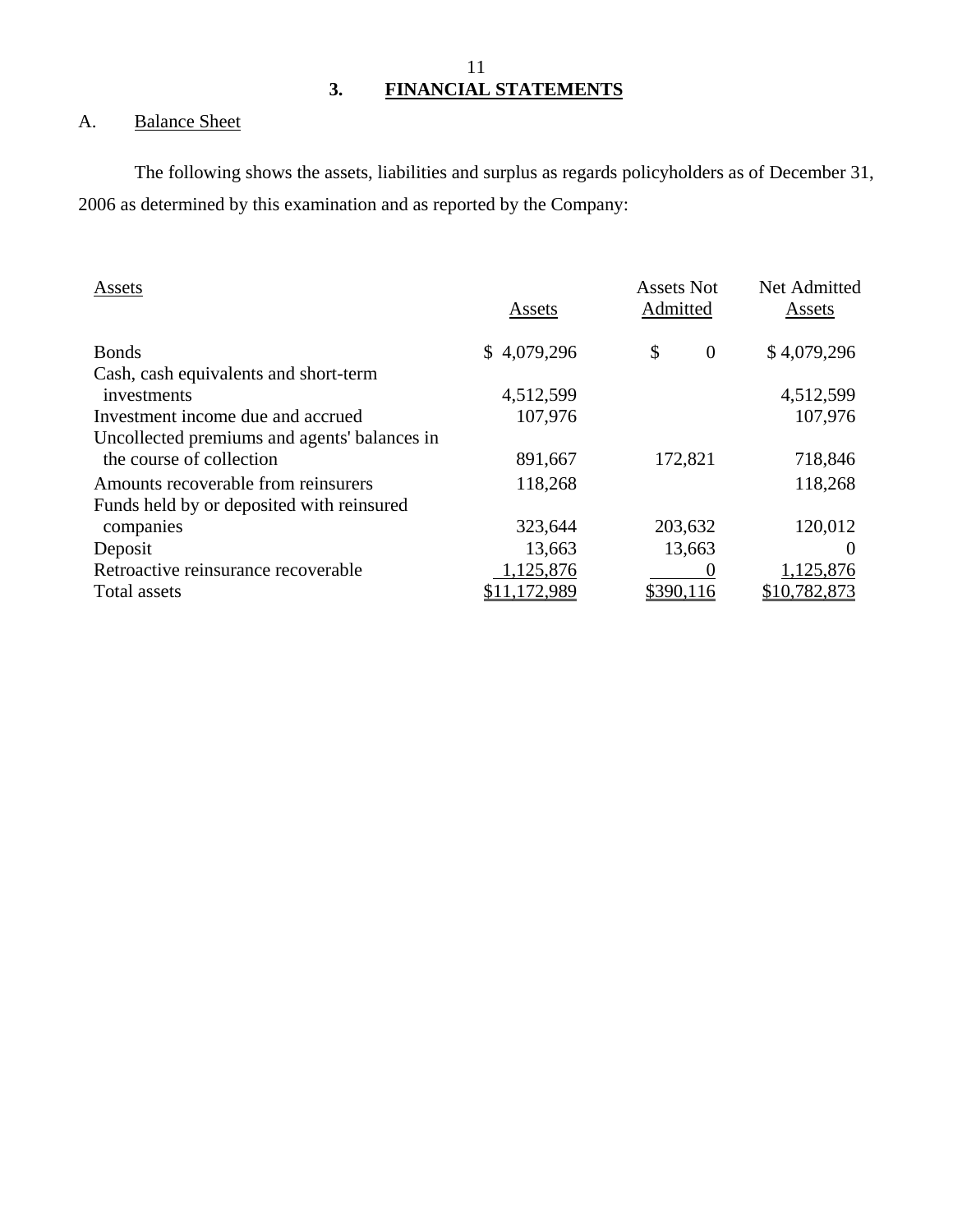| <b>Liabilities, Surplus and Other Funds</b>                           |               |              |
|-----------------------------------------------------------------------|---------------|--------------|
| Liabilities                                                           |               |              |
| Losses                                                                |               | \$5,908,109  |
| Reinsurance payable on paid losses and loss adjustment expenses       |               | 953,427      |
| Loss adjustment expenses                                              |               | 2,730,409    |
| Commissions payable, contingent commissions and other similar         |               |              |
| charges                                                               |               | 43,270       |
| Other expenses (excluding taxes, licenses and fees)                   |               | 231,322      |
| Taxes, licenses and fees (excluding federal and foreign income taxes) |               | 44,873       |
| Unearned premiums                                                     |               | 939,925      |
| Ceded reinsurance premiums payable (net of ceding commissions)        |               | 29,665       |
| Funds held by company under reinsurance treaties                      |               | 125,260      |
| Provision for reinsurance                                             |               | 221,647      |
| Retroactive reinsurance ceded                                         |               | (8,938,771)  |
| <b>Total liabilities</b>                                              |               | \$2,289,138  |
| <b>Surplus and Other Funds</b>                                        |               |              |
| Segregated surplus – retroactive reinsurance                          | \$3,027,456   |              |
| Common capital stock                                                  | 5,000,000     |              |
| Gross paid in and contributed surplus                                 | 5,592,077     |              |
| Unassigned funds (surplus)                                            | (5, 125, 797) |              |
| Surplus as regards policyholders                                      |               | 8,493,733    |
| Total liabilities surplus and other funds                             |               | \$10,782,873 |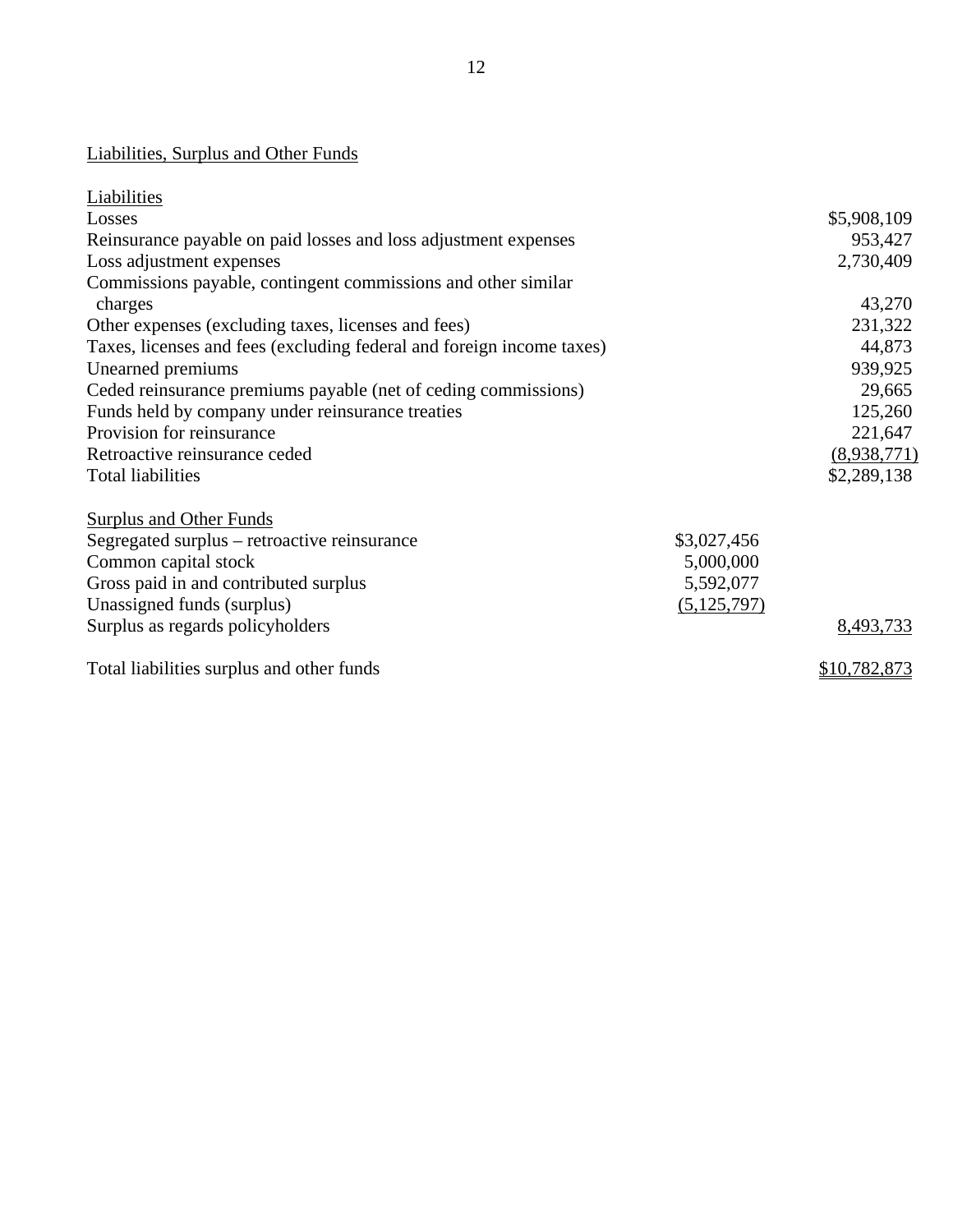## B. Underwriting and Investment Exhibit

Surplus as regards policyholders decreased \$2,593,917 during the five-year examination period January 1, 2002 through December 31, 2006, detailed as follows:

| <b>Statement of Income</b>                                                                                  |                                       |                  |
|-------------------------------------------------------------------------------------------------------------|---------------------------------------|------------------|
| <b>Underwriting Income</b>                                                                                  |                                       |                  |
| Premiums earned                                                                                             |                                       | \$1,272,570      |
| Deductions:<br>Losses incurred<br>Loss adjustment expenses incurred<br>Other underwriting expenses incurred | \$1,031,502<br>2,941,440<br>3,398,085 |                  |
| Total underwriting deductions                                                                               |                                       | 7,371,027        |
| Net underwriting gain or (loss)                                                                             |                                       | \$(6,098,457)    |
| <b>Investment Income</b>                                                                                    |                                       |                  |
| Net investment income earned<br>Net realized capital gain                                                   | 806,229<br>\$<br>50,880               |                  |
| Net investment gain or (loss)                                                                               |                                       | 857,109          |
| Other Income                                                                                                |                                       |                  |
| Finance and service charges not included in premiums<br>Ceded to retroactive reinsurance                    | 230,445<br>S.<br>2,482,729            |                  |
| Total other income                                                                                          |                                       | 2,713,174        |
| Net income before dividends to policyholders and before<br>federal                                          |                                       | \$(2,528,168)    |
| Dividends to policyholders                                                                                  |                                       | $\boldsymbol{0}$ |
| Net income after dividends to policyholders but before<br>federal and foreign income taxes                  |                                       | \$(2,528,168)    |
| Federal and foreign income taxes incurred                                                                   |                                       | $\overline{0}$   |
| Net income                                                                                                  |                                       | \$(2,528,168)    |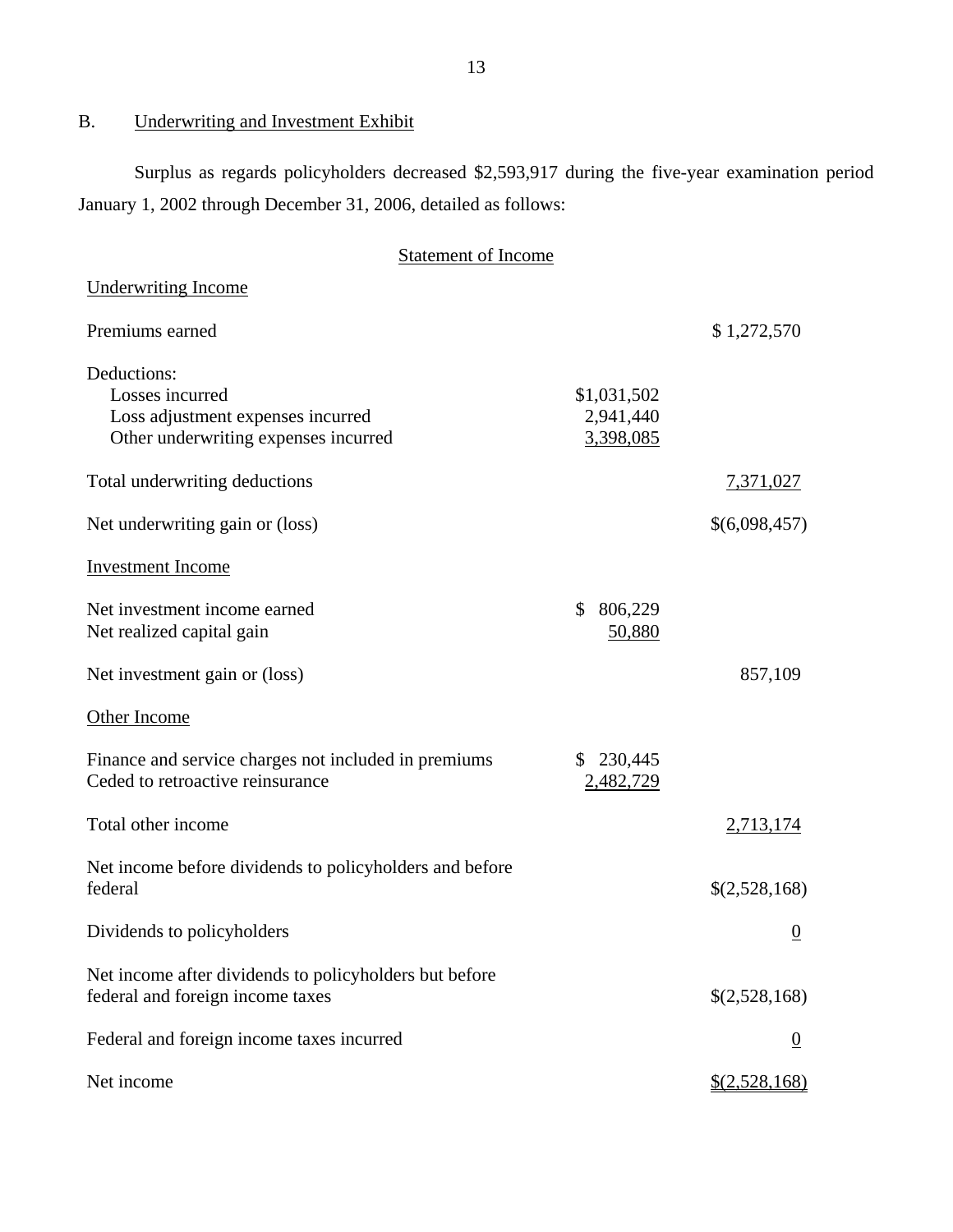#### Capital and Surplus

#### Surplus as regards policyholders per report on examination as of December 31, 2001 \$11,087,650

|                                                | Gains in<br>Surplus | Losses in<br>Surplus |             |
|------------------------------------------------|---------------------|----------------------|-------------|
| Net income                                     |                     | \$2,528,168          |             |
| Change in non-admitted assets                  |                     | 376,450              |             |
| Change in provision for reinsurance            | 7,130<br>SS.        |                      |             |
| Aggregate write-ins for gains in surplus       | 303,574             |                      |             |
| Total gains and losses                         | \$310,704           | \$2,904,624          |             |
| Net decrease in surplus                        |                     |                      | (2,593,917) |
| Surplus as regards policyholders per report on |                     |                      |             |
| examination as of December 31, 2006            |                     |                      | 8,493,733   |

#### **4. LOSSES AND LOSS ADJUSTMENT EXPENSES**

The examination liability for the captioned items of \$8,638,518 is the same as reported by the Company as of December 31, 2006. The examination analysis was conducted in accordance with generally accepted actuarial principles and practices and was based on statistical information contained in the Companies internal records and in its filed annual statements.

### **5. MARKET CONDUCT ACTIVITIES**

The Company did not begin operating as a direct writer until late 2005, and none of its business was written in the state of New York. Based on the foregoing a Market Conduct review was not performed.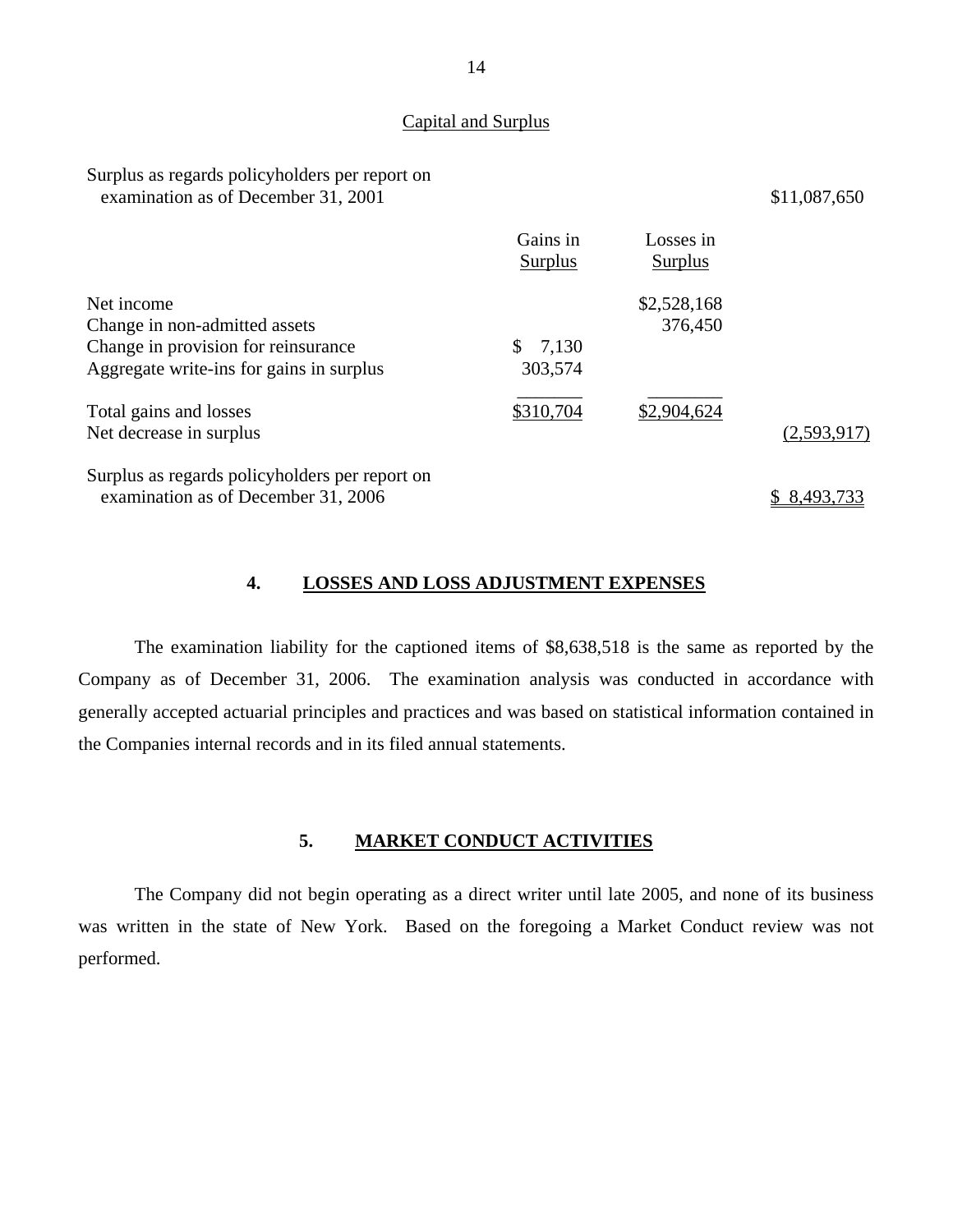## **6. COMPLIANCE WITH PRIOR REPORT ON EXAMINATION**

The prior report on examination contained five recommendations as follows (page numbers refer to the prior report):

ITEM PAGE NO. A. Common Stocks and Short-Term Investments It was recommended that the Company refrain from investing in excess of 10% of its reported admitted assets in any one institution pursuant to the provisions of Section 1409 of the New York Insurance Law. 14

The Company has complied with this recommendation.

B. Cash

It was recommended that the Company report its investments in the proper annual statement categories in accordance with the Annual Statement Instructions. 15

The Company has complied with this recommendation.

#### C. Losses and Loss Adjustment Expenses

- i. It was recommended that the Company's open claim files be reviewed and updated at least semi-annually and that status reports documenting such reviews be kept in the claim files. 17
- ii It is recommended that the Company take more care in properly distinguishing between losses and loss adjustment expenses when recording them on its system.

The Company has complied with these recommendations.

#### D. Payable to Loss Portfolio Transfer Reinsurer

It was recommended that the Company properly bill and account for its loss portfolio transfer in the future. 17

The Company has complied with this recommendation.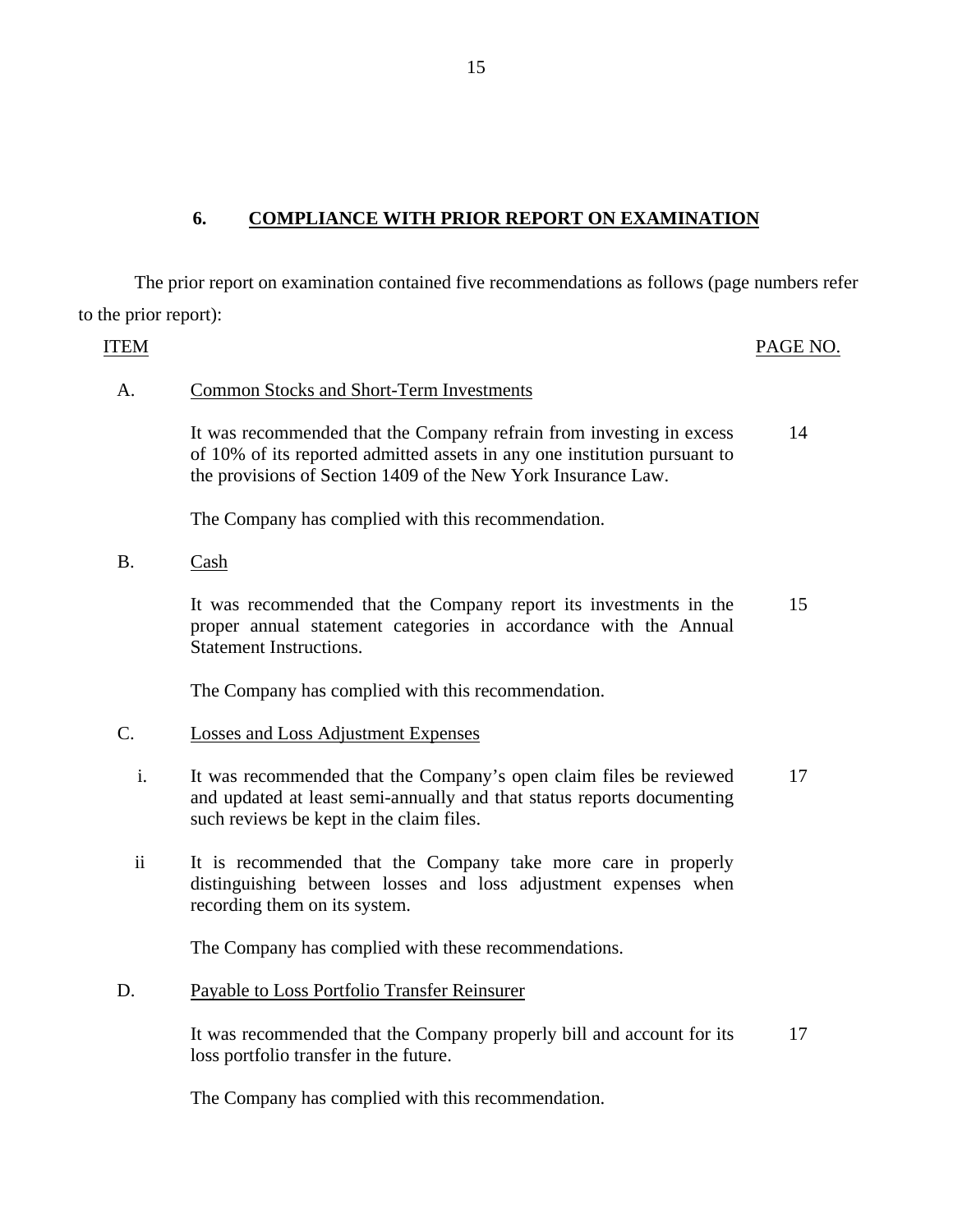## <span id="page-17-0"></span>ITEM PAGE NO.

### A. Accounts and Records

#### i. Annual Statement Reporting – Schedule Y

It is recommended that the Company exercise care in the preparation of 8 its filed annual statement and correctly report information concerning parent, subsidiaries, and affiliates in Schedule Y - Part 1.

#### ii. Custodial Agreements

It is recommended that the Company enter into updated custodial 9 agreements that comply with Part 1 Section IV(J) of the NAIC's Financial Condition Examiner's Handbook by revising its custodial agreements to include all of the requisite safeguards and controls.

#### iii. CPA Engagement Letter

It is recommended that the Company amend its contract with its CPA to 10 include the terms and provisions required by Department Regulation 118.

#### iv. Annual Statement Reporting – Cash

It is recommended that the Company comply with the NAIC Annual Statement Instructions and properly report its investment in "Tri Party 10 Repo Gov Agency 6018" in Schedule E – Part 3 Columns 5 and 6 under the caption "All Other Special Deposits" as "Deposits to secure reinsurance obligations" per the Annual Statement Instructions on future filed financial statements.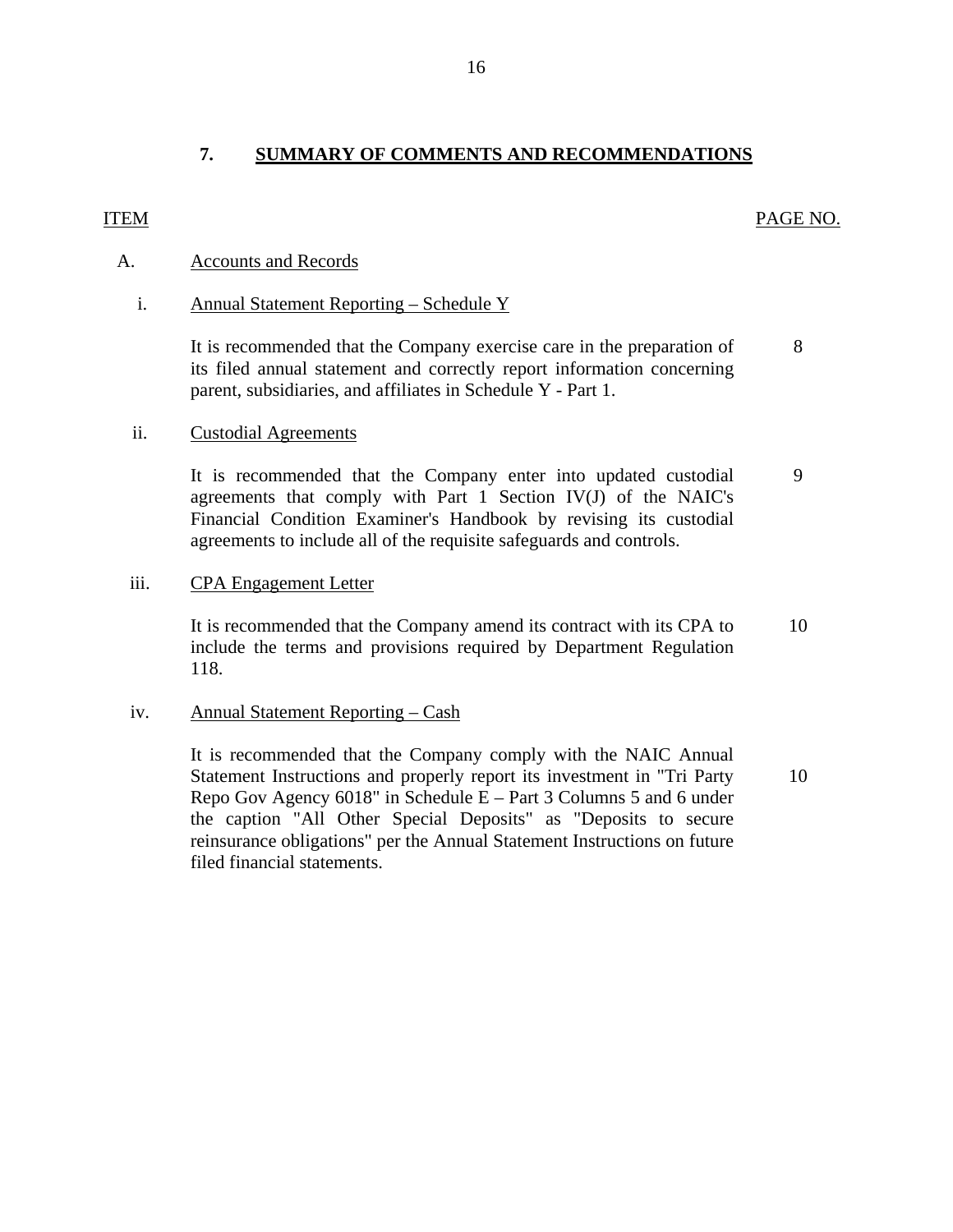Respectfully submitted,

 $\sqrt{S}$ 

 $/S/$  James Murphy Associate Insurance Examiner

### STATE OF NEW YORK ) )SS:  $\mathcal{L}$ COUNTY OF NEW YORK )

JAMES MURPHY being duly sworn, deposes and says that the foregoing report, subscribed by him, is true to the best of his knowledge and belief.

 $/$ S/ $/$ 

James Murphy

Subscribed and sworn to before me

this day of  $\frac{1}{2007}$ .